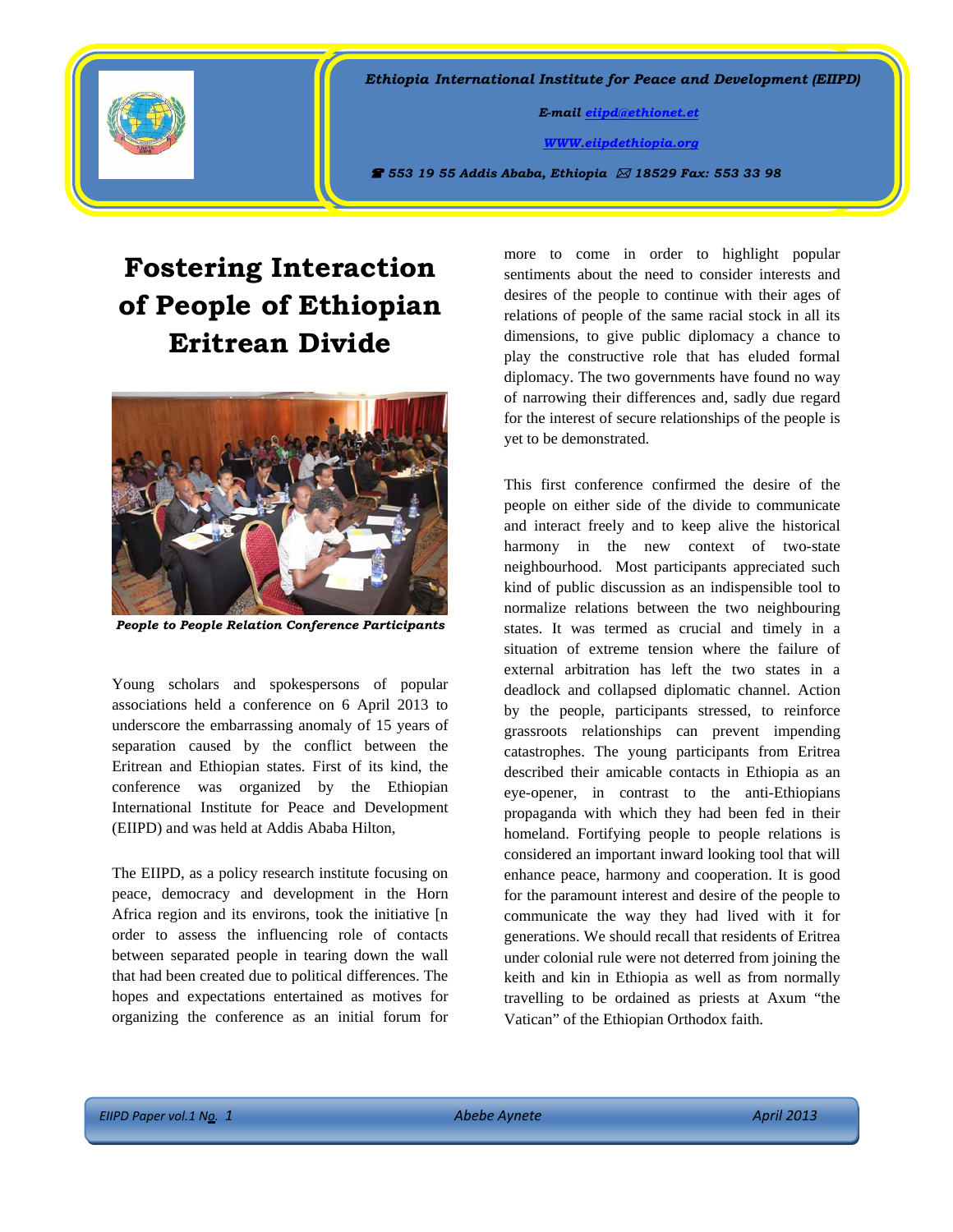On the Ethiopian side, some confidence building attempts are observed as contribution to promote fraternalism which the participants from Eritrea appreciated in their prepared presentations. In 2011 the Ethiopian government introduced a new durable solution for Eritrean refugees called an "out-of-camp scheme", an initiative which allows Eritrean refugees residing in Ethiopia to live anywhere they choose across Ethiopia and even attend universities, provided that they sustain themselves financially or live through the supports of relatives. This was noted as plus input to strengthen the relations between the two states.. Furthermore, the Ethiopian university scholarship offers that started in 2010, for Eritrean refugees, is a noteworthy contribution.

Ethiopia's recent action of releasing Eritrean political prisoners also indicates a strong desire to revamp relations between the two brotherly sides. The Ethiopian government has also established an office under the Ministry of Foreign Affairs that is accountable for facilitating and promoting the protection, reimbursement and follow up of Eritrean properties and issues. This further implies that despite a temporary glitch in their relationship, the Ethiopian government and people have a strong desire to rectify and make good all that has been damaged. The sincere goodwill that exists between the citizens, if enhanced through people to people relations can contribute to the stabilization of political tension and normalize abnormal relations.

*"in my long experience as an Eritrean refugee in Ethiopia I have never considered myself as a refugee and this is because I share all the privileges like a citizens of Ethiopia…"* 

## **Summary of Proceedings**

Six presentations were discussed during the half-day conference and the presenters were from both Ethiopia and Eritrean sides. About 100 participants attended the conference and they represented Eritrean refugees in Ethiopia, Eritrean scholarship students at Addis Ababa University, research institutes, civic organizations, academic institutions, students from Addis Ababa University, local and international media outlets and other invited guests.

Among the presenters, Saliha Ibrahim, who is deputy chair person of Eritrean refugee union living in Ethiopia spoke under the title "Opportunities and conducive environment to strengthen the relations between the two fraternal peoples of Ethiopia and Eritrea". She said "even during the 1998 border war between the two countries people to people relations continued and refugee flow from Eritrea to Ethiopia was not interrupted. The culture of hospitality and historical attachments contributed to caring for one to the other and till today that affinity has pulled the two nations to remain in the same line". Furthermore in relation to her experience as refugee in Ethiopia she mentioned that "in my long experience as an Eritrean refugee in Ethiopia I have never considered myself as a refugee and this is because I share all the privileges like a citizens of Ethiopia. This implies that there has been strong bondage between the two fraternal people. Even though the two governments are in no peace and no war situation the Ethiopian government is committed to strengthen people to people relations and we strongly believe that our brotherly Ethiopian people and government are good for us" she added.

Samson Isak, Eritrean refugee and third year scholarship student at Addis Ababa University psychology department. Presented a paper under the title "Prospects of people to people relations between Ethiopia and Eritrea: Eritrean Youth Perspective". In relation to Eritrean Youth flow to Ethiopia he said, ''If you are found crossing Eritrean border towards Ethiopia the Shabia will shoot you to kill. If you are found crossing to the Sudan's border you will be imprisoned. However, Eritrean youth prefer coming to Ethiopia and risking their lives and even families encourage their children to come to Ethiopia. This is because the Eritrean youth are highly privileged in comparison with other countries' refugees in Ethiopia".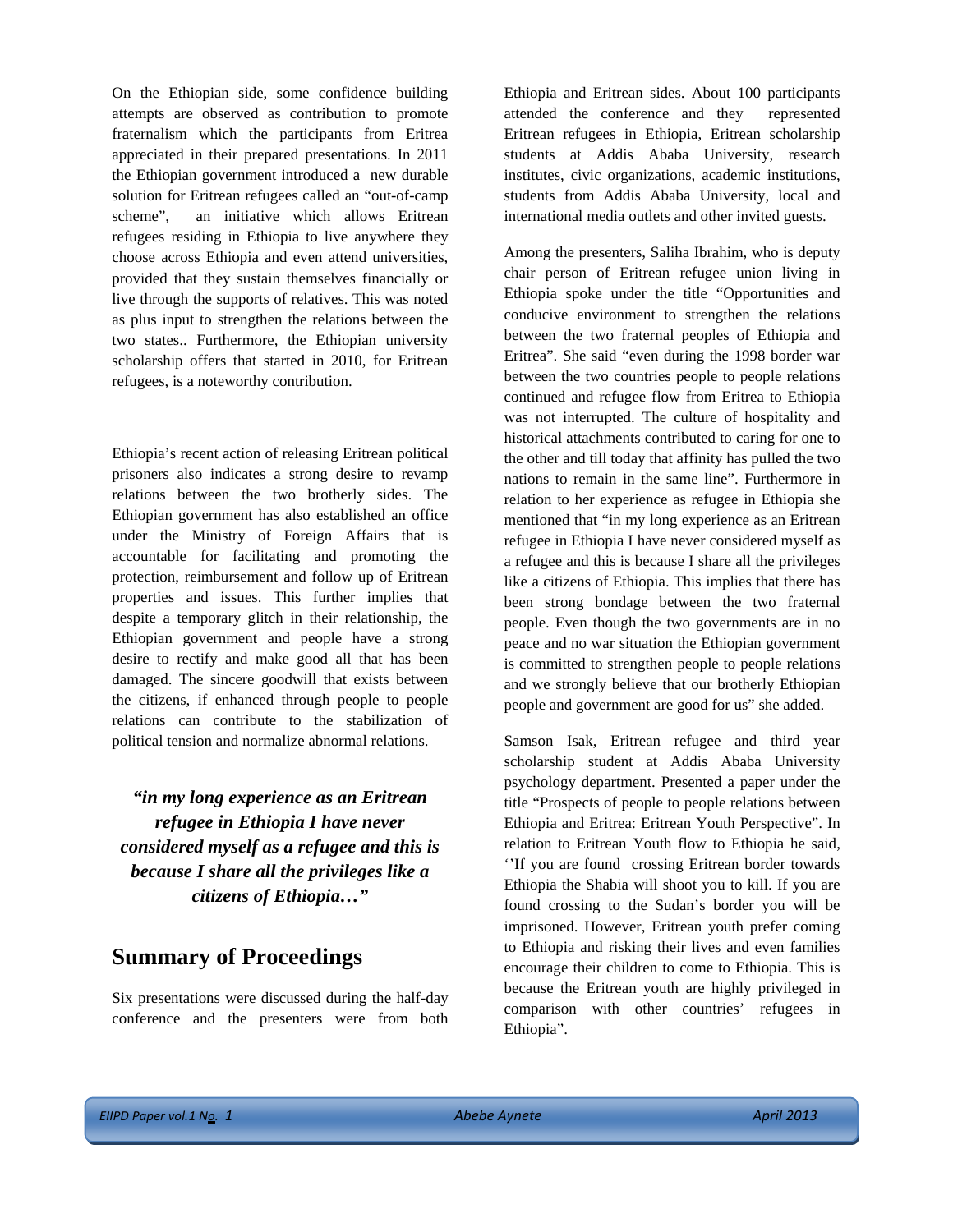In addition he said "listening to Amharic music in Eritrea has been officially prohibited for the last 11 years but Eritrean youth love listening to the Amharic music. This indicates that there is conducive environment for people to people relations along with other opportunities available for us". However, there are issues that the Ethiopian and Eritrean youths jointly need to work together. "There is misunderstanding and information gap in Ethiopia toward Eritrean youth and we should work hard on those areas," he added.

 Merkeb Negash from Jima University, who is a lecturer in International Relations, spoke on: "the role of public diplomacy in mitigating conflict between two states: experience from Middle East and Asian countries". He said the two Middle East and Asian countries have been in worst conditions, different in context from our case; however people to people relations changed the attitude of the respective states towards each other and now Pakistan and India share the same travel documents. On the other hand Israel has recognized the right Palestine to statehood as the result of pressure from popular opinion, Merkeb said. In our case there is a better opportunity to strengthen people to people relations," he added.

Tesgaluel Weldekidan discussed and reflected his personal experience on the relation between the two fraternal people. The theme of his talk was "opportunities and conducive environment to foster people to people relations between Ethiopia and Eritrea" He said, "the existing conducive environment to foster people to people relations between the two states should be exploited for betterment of the two fraternal people".

Yemane Nagish, editor of political column at the Reporter newspaper, discussed **"**the role of media in fostering people to people relations between Ethiopia and Eritrea". He said "media have crucial power to play the role in fostering people to people relations but its contribution has been weak and insufficient".

Selhadin Eshetu, director and founder of Empower Africa, presented his paper under the title "Prospects of people to people relations between Ethiopia and Eritrea: Ethiopian Youth Perspective" in which he said there are unexploited opportunities to strengthen the people to people relations between the two sides. On the other hand there is misperception towards Eritrean youth. The sources for misperceptions are miscommunication between the two sides.. It is very important on our side addressing issues that have created misperception towards Eritrea"

 There are many things that will serve as input to foster people to people relations between the two fraternal peoples. For instance, in terms of language, the two countries speak same language, namely Tigringna, which is written in Semitic language with the same alphabet. Another link between the two countries is the fact that the Tigrigan peoples, who inhabit a region north of the Mereb in Southern Eritrea, and south of the Mereb in Northern Ethiopia, belong to the same ethnic group. Ethiopia and Eritrea also have a large Orthodox Christian population and a substantial Muslim community who live in peaceful coexistence. Moreover, both countries share the crucial need for stability so as to manage the diverse ethnic groups (more so in Ethiopia than Eritrea) inhabiting their respective countries.

*We should recall that residents of Eritrea under colonial rule were not deterred from joining the keith and kin in Ethiopia as well as from normally travelling to be ordained as priests at Axum "the Vatican" of the Ethiopian Orthodox faith.*